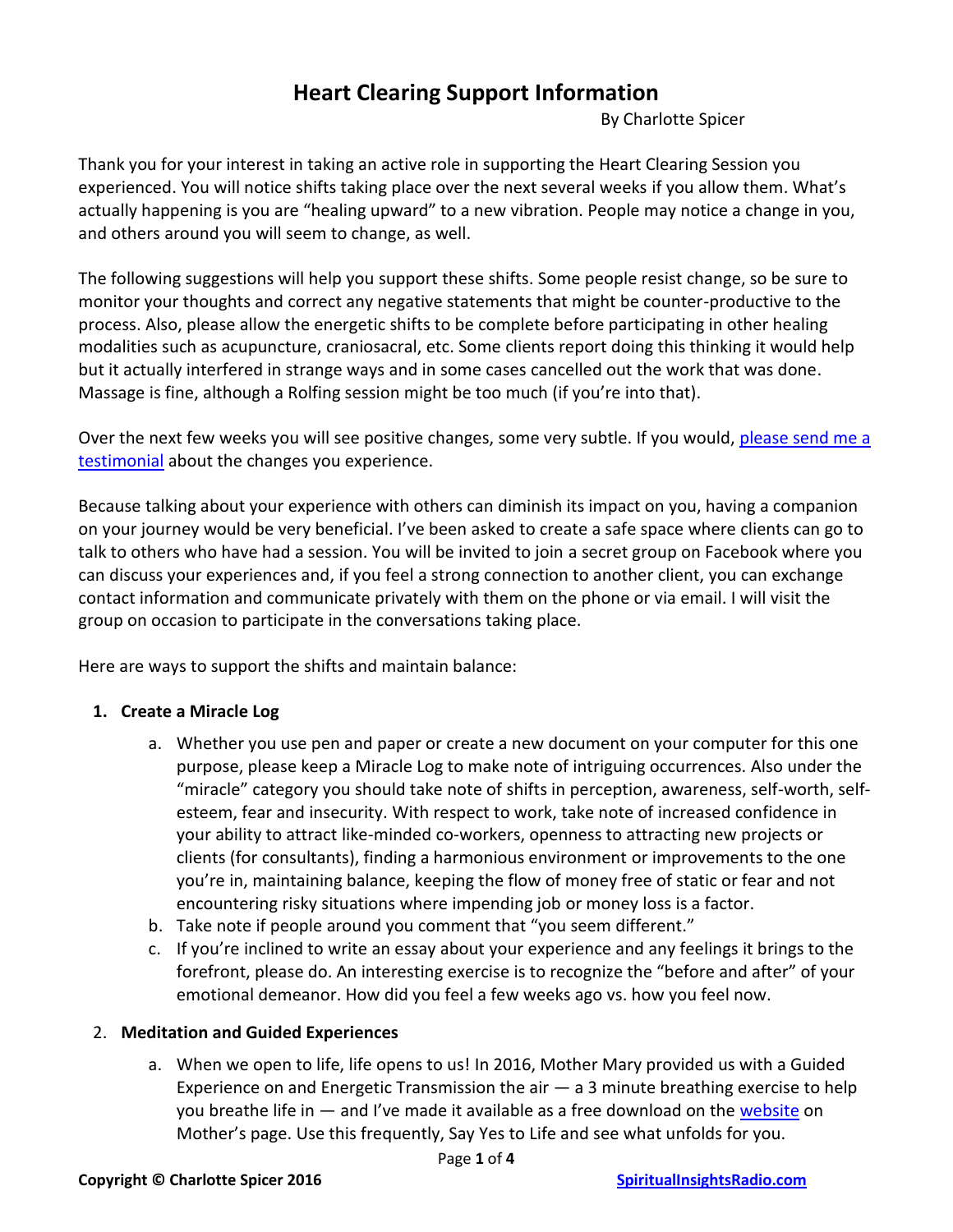- b. Whether in dedicated meditation or throughout the day, visualize a future of happiness, balance, abundance and having the confidence to handle any situation.
	- i. Allow yourself to become comfortable with the idea of freedom. The self-imposed prisons of the past can keep us mired in loneliness, anger, despair and financial lack. These can be difficult to leave behind because they're so familiar.
	- ii. Allow yourself to become comfortable with new emotions, such as self-confidence, excitement and worthiness.
	- iii. Forgive any person or situation that emerges in your conscious mind; don't dismiss it.
	- iv. Develop a mantra to repeat throughout the day and continually grant yourself permission to change and be happy. Change negative self-talk to positive selfencouragement.

#### 3. **Prayer and Forgiveness Work**

Taking the time to be in silent prayer works wonders in facilitating a shift in consciousness. The prayers below are very useful. You may be aware of people who need to be forgiven, and memories may emerge from the subconscious mind for your conscious recognition. To proceed with forgiving anyone who has hurt you, you can use the following as you call them to mind:

# **Honoponopono**

*I love you I am sorry Please forgive me Thank you*

# **Prayer to Forgive Mother**

*Mother, you are a Child of God I Love you in His Image Glad I always will be that you are my Mother I forgive you, and I forgive myself Let us walk in His light together And find Peace Amen*

You can substitute Father for Mother if you need.

# **Prayer for Financial Stability and Protection**

*Heavenly Father, in You I am complete. Your heart knows no bounds to Your generosity; My heart flees at the sight of poverty. My heart asks for security and stability in my financial dealings that I may be free from an uncertain future. I pray for your protection of my heart, that it be free from fear; that I might be the creator of my life circumstances, as You are my Creator. Amen*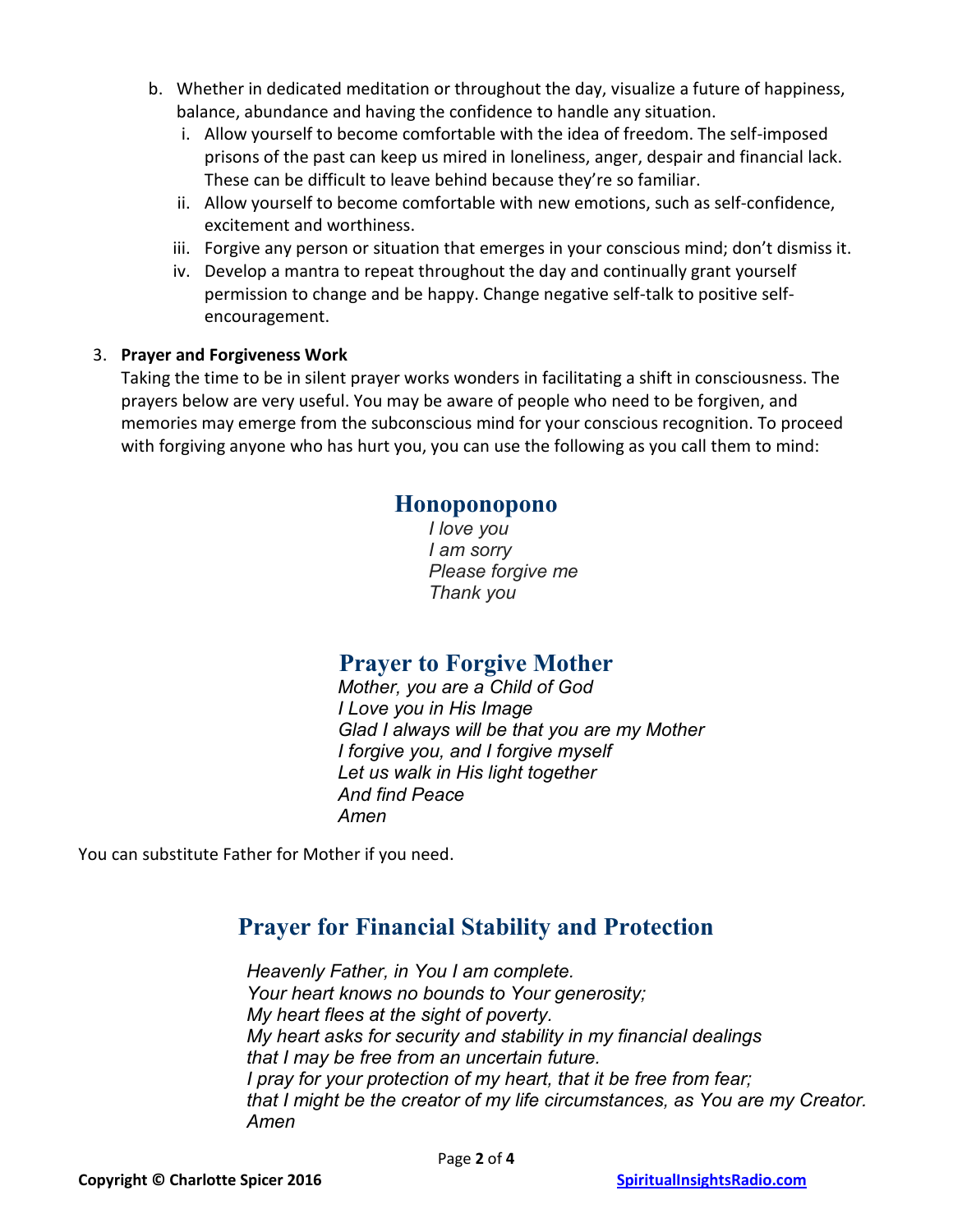#### **Additional information about this prayer:**

Charlotte asked Jesus, "Does this prayer protect against negativity surrounding money?"

His Response: "No, it helps the human relinquish fear in the heart center with regard to the inflow of money. But the human must set the *conditions to income*, rather than pray for it and hope to win the lottery. This is not its purpose. Its purpose is to keep the path clear so the appropriate amount of money can be attracted to and delivered to its *Host*."

# **Protection from Dark Entities**

If you feel sad, depressed, angry or if you feel you're under psychic attack by some unseen enemy, protect yourself with the following prayer from Jesus. It's important because when we are feeling down we are vulnerable to negative thought forms and unfriendly spirits. This will help.

> *Father God, I love thee and I surround myself in Your light. Please protect me from those who would distract me from Your light with abysmal doings.*

*Please dissuade my mind from acknowledging their existence. By this, I set them free. In Your light, Father, I will stand undiminished.*

*St. Michael, be by my side to ward off any who would harm, cause anguish or destruction.*

*Amen*

## 4. **Helping your Body**

- a. Get as much rest and relaxation as your schedule will allow over the next few days.
- b. When we release deep emotions and experiences, the body follows suit. You may notice your body suddenly releasing at an accelerated pace, be it sweat, tears, sinus drain, nausea or frequent trips to the bathroom. Work with the process by allowing your body the freedom to expel what's been held in for so long.
- c. You may also experience nausea. If this is the case, infuse a glass of lukewarm water with 1 teaspoon of lemon juice and 1 teaspoon of honey and drink it.
- **d.** Nurture yourself with salt baths. Whether you use sea salt from the grocery store or Epsom salts, pour three handfuls into your left hand then into a warm bath. Immerse yourself if possible and stay in for at least 15 minutes. Clear your mind and allow memories to come up to be forgiven and released or simply meditate or pray.

#### 5. **Nutrition and Hydration**

a. Eat healthy, of course, and